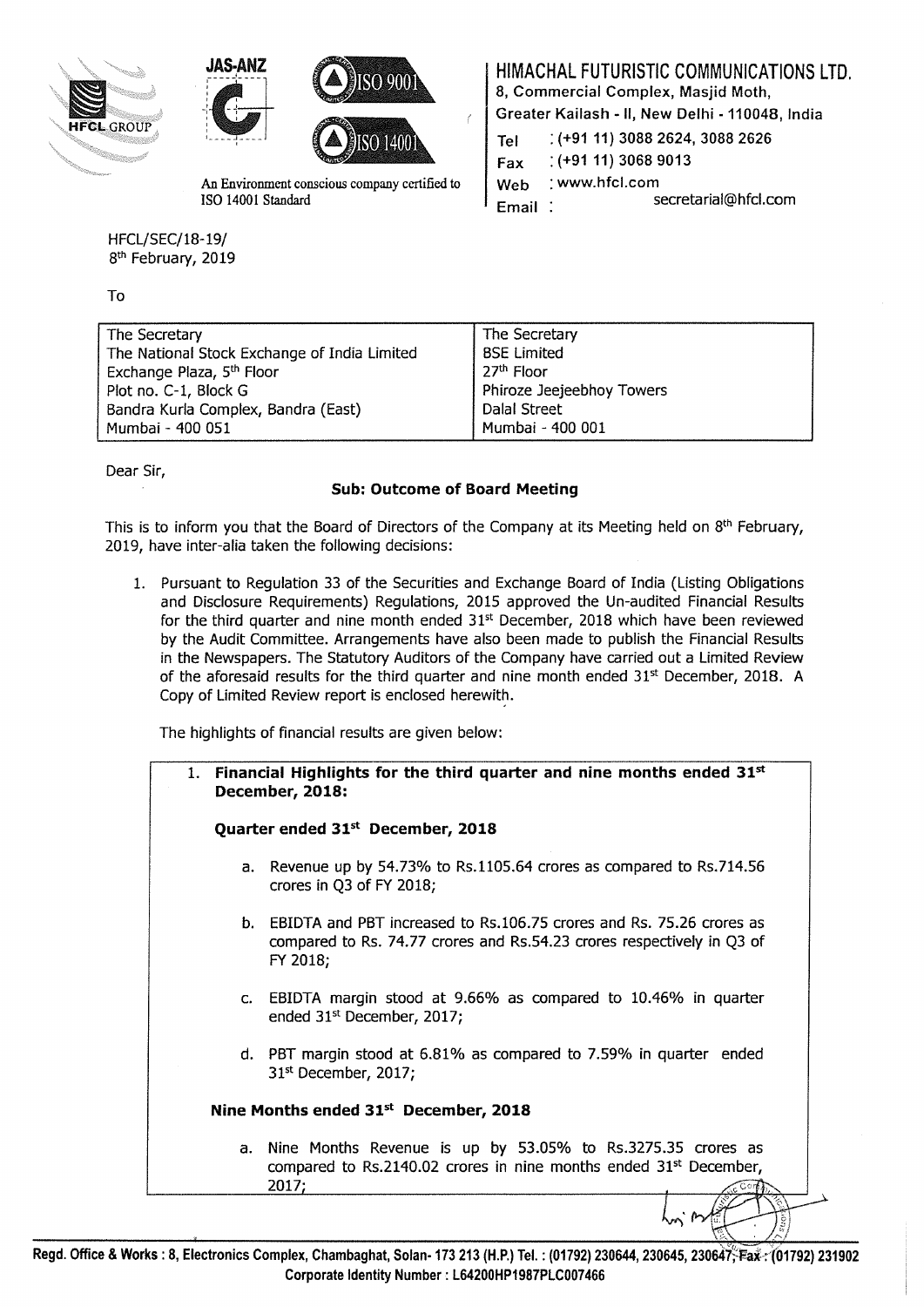|  |                                                                                                                                               | b. Nine Months EBIDTA and PBT increased to Rs.278.60 crores and Rs.<br>206.48 crores as compared to Rs. 195.62 crores and Rs.134.83 crores<br>respectively in nine months ended 31 <sup>st</sup> December, 2017; |  |  |  |  |
|--|-----------------------------------------------------------------------------------------------------------------------------------------------|------------------------------------------------------------------------------------------------------------------------------------------------------------------------------------------------------------------|--|--|--|--|
|  | $\mathsf{C}$ .                                                                                                                                | Nine Months EBIDTA margin stood at 8.51% as compared to 9.14% in<br>nine months ended 31 <sup>st</sup> December, 2017;                                                                                           |  |  |  |  |
|  |                                                                                                                                               | d. PBT margin remained same at 6.30% during nine months ended $31st$<br>December, 2018;                                                                                                                          |  |  |  |  |
|  |                                                                                                                                               | e. Nine Months PAT up by 37.65% to Rs.132.54 crores as compared to<br>Rs.96.29 cores in nine months ended 31 <sup>st</sup> December, 2017;                                                                       |  |  |  |  |
|  |                                                                                                                                               | f. Book value per equity share increased to Rs.10.81 as compared to<br>Rs.9.34 in nine months ended 31 <sup>st</sup> December, 2017;                                                                             |  |  |  |  |
|  |                                                                                                                                               | 2. Robust Order book of more than Rs.11000 crores approx. including Advance<br>Purchase Orders worth Rs.3750 crores approx. as at 31 <sup>st</sup> January, 2019.                                                |  |  |  |  |
|  | Post implementation of Expansion Programme, the annual capacity of Optical<br>3.<br>Fibre Cable manufacturing will increase by October, 2019: |                                                                                                                                                                                                                  |  |  |  |  |
|  | a) From 8 Mn FKM to 18.5 Mn FKM on standalone basis;                                                                                          |                                                                                                                                                                                                                  |  |  |  |  |
|  | b) From 12 Mn FKM to 25.5 Mn FKM on consolidated basis (including capacity                                                                    |                                                                                                                                                                                                                  |  |  |  |  |
|  |                                                                                                                                               | of subsidiary company).                                                                                                                                                                                          |  |  |  |  |
|  | 4. Manufacturing of Optical Fibre (New Green Field Project) with annual capacity of                                                           |                                                                                                                                                                                                                  |  |  |  |  |
|  |                                                                                                                                               | 6.4 Mn FKM is expected to be operational by November, 2019. This backward                                                                                                                                        |  |  |  |  |
|  |                                                                                                                                               | integration will enhance the overall operating margins of Optical Fibre Cable                                                                                                                                    |  |  |  |  |
|  |                                                                                                                                               | Manufacturing.                                                                                                                                                                                                   |  |  |  |  |
|  |                                                                                                                                               | 5. Focused on delivering non-dilutive growth with sharp focus on improving Return                                                                                                                                |  |  |  |  |
|  |                                                                                                                                               | on Equity and Free Cash Flow.                                                                                                                                                                                    |  |  |  |  |

2. Reconstituted Audit Committee of the Board as per detail mentioned below:

| Sr. No | <b>Name of the Director</b> | Category                    | <b>Status</b> |
|--------|-----------------------------|-----------------------------|---------------|
|        | Shri Ved Kumar Jain         | Independent Director        | Chairman      |
|        | Shri Surendra Singh Sirohi  | <b>Independent Director</b> | Member        |
|        | Shri Arvind Kharabanda      | Non-Executive Director      | Member        |
|        | Dr. Tamali Sen Gupta        | Independent Director        | Member        |

3. Approved the appointment of Shri Baldev Singh Kashtwal, Company Secretary in Whole-time Practice having C.P. No. 3169 and Membership No.F3616 as a Secretarial Auditor of the Company for the financial year 2018-19.

The above may kindly be taken on your records.

Thanking you,

Yours faithfully, For **Himachal Futuristic Communications Limited** 

(Manoj Baid) Vice-President (Corporate) & Company Secretary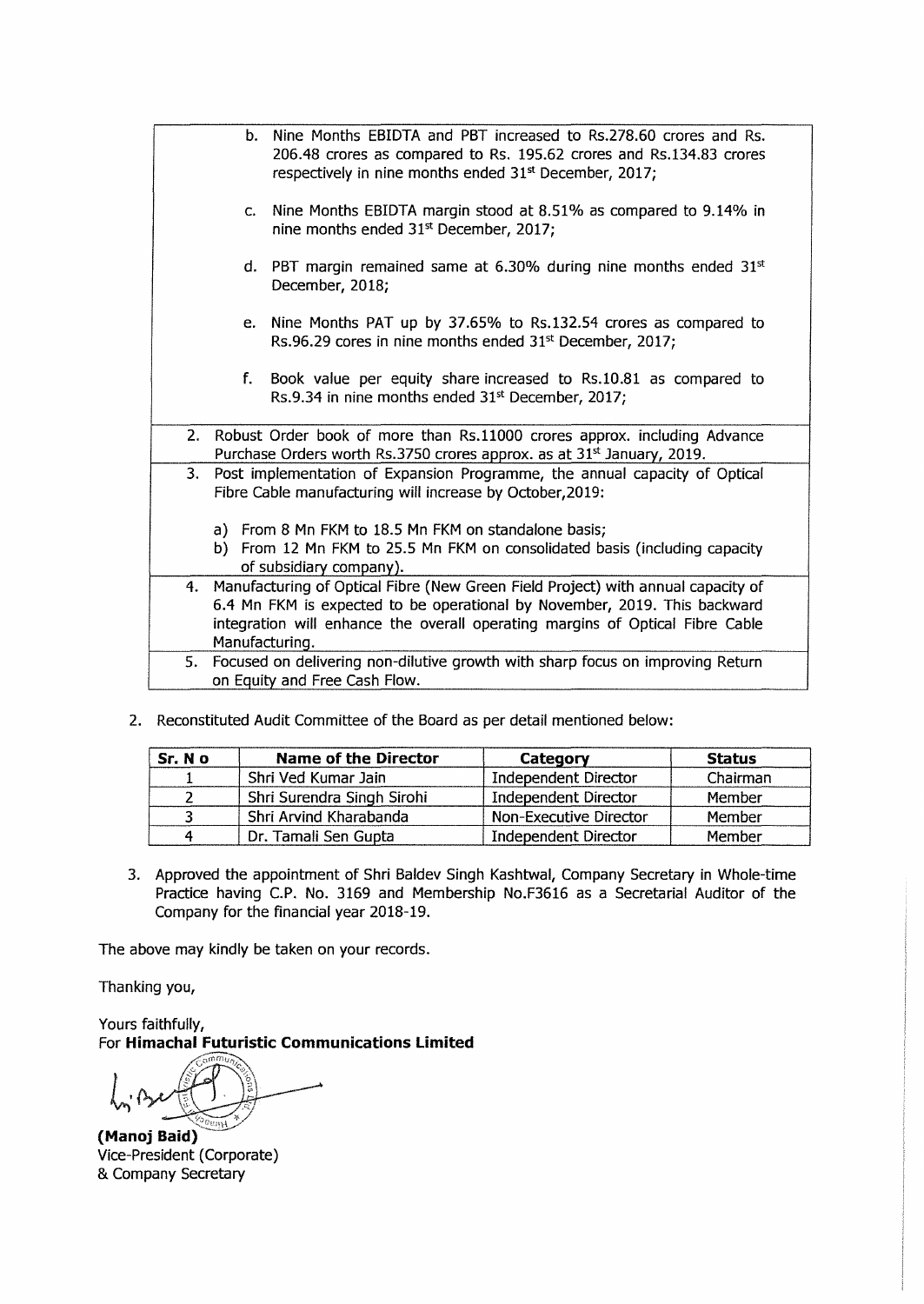# HIMACHAL FUTURISTIC COMMUNICATIONS LIMITED

Regd. Otlice: 8,Eiectronics Complex, Chambaghat, Solan-173213 (Himachal Pradesh)

TeL : (+911792) 230644, Fax No(+911792) 231902, E-mail: secretarial@hfcl.com

Website: www.hfcl.com / Corporate Identity Number (CIN): L64200HP1987PLC007466

STATEMENT OF UNAUDITED STANDALONE FINANCIAL RESULTS FOR THE THIRD QUARTER AND NINE MONTHS ENDED JIST DECEMBER, 2018 *(Rs. in Crore except per share data)* 

|     |                                                       | <b>Standalone</b>    |              |                          |                          |                 |                       |
|-----|-------------------------------------------------------|----------------------|--------------|--------------------------|--------------------------|-----------------|-----------------------|
|     |                                                       | Three months         | Preceding    | Corresponding            | Year to date             | Year to date    | Previous              |
|     |                                                       | ended                | three months | three months             | figures for the          | figures for the | <b>Financial Year</b> |
|     |                                                       |                      | ended        | ended in the             | current period           | previous period | ended                 |
| SI. | Particulars                                           |                      |              | previous year            | ended                    | ended           |                       |
| No. |                                                       |                      | September    | <b>December</b>          | <b>December</b>          | December        | March                 |
|     |                                                       | December             | 30th, 2018   | 31st, 2017               | 31st, 2018               | 31st, 2017      | 31st, 2018            |
|     |                                                       | 31st, 2018           |              | Unaudited                | Unaudited                | Unaudited       | <b>Audited</b>        |
|     |                                                       | Unaudited            | Unaudited    |                          |                          |                 |                       |
|     |                                                       |                      |              |                          |                          |                 |                       |
| I.  | <b>INCOME</b>                                         |                      |              |                          | 3,275.35                 | 2,140.02        | 3,084.17              |
|     | Revenue from Operations                               | 1,105.64             | 1,137.41     | 714.56                   |                          | 7.64            | 19.47                 |
|     | Other Income                                          | 2.79                 | 2.30         | 1.77                     | 10.37                    | 2,147.66        | 3,103.64              |
|     | <b>Total Income</b>                                   | 1,108.43             | 1,139.71     | 716.33                   | 3,285.72                 |                 |                       |
|     |                                                       |                      |              |                          |                          |                 |                       |
| П.  | <b>EXPENSES</b>                                       |                      |              |                          | 1.659.03                 | 1,166.73        | 1.701.77              |
|     | Cost of materials/services consumed                   | 554.80               | 578.49       | 389.54                   |                          | 549.70          | 786.49                |
|     | Purchases of stock-in-trade                           | 329.42               | 313.19       | 164.63                   | 1,065.96                 | 16.18           | 40.45                 |
|     | Change in inventories of finished goods, work-in      | 52.12                | 76.56        | 20.06                    | 57.32                    |                 |                       |
|     | progress and stock-in trade                           |                      |              |                          |                          | 14.09           | 14.09                 |
|     | <b>Excise Duty</b>                                    |                      |              |                          |                          | 111.29          | 147.28                |
|     | Employee benefits expenses                            | 41.87                | 43.13        | 38.45                    | 125.86                   |                 | 60.91                 |
|     | Finance costs                                         | 26.71                | 17.54        | 16.46                    | 59.39                    | 48.73           | 16.26                 |
|     | Depreciation and Amortisation expenses                | 4.78                 | 4.10         | 4.08                     | 12.73                    | 12.06           | 130.95                |
|     | Other expenses                                        | 23.47                | 45.62        | 28.88                    | 98.95                    | 94.05           | 2,898.20              |
|     |                                                       | 1,033.17             | 1.078.63     | 662.10                   | 3,079.24                 | 2,012.83        |                       |
|     | <b>Total Expenses</b>                                 |                      |              |                          |                          |                 |                       |
|     | Profit / (loss) before, exceptional items and tax (I- |                      |              |                          |                          |                 | 205.44                |
| ш   |                                                       | 75.26                | 61.08        | 54.23                    | 206.48                   | 134.83          |                       |
|     | II)                                                   |                      |              |                          |                          |                 | 1.79                  |
| IV  | Exceptional item                                      |                      |              |                          |                          |                 |                       |
|     |                                                       |                      |              |                          |                          | 134.83          | 203.65                |
| V   | Profit / (Loss) before tax (III-IV)                   | 75.26                | 61.08        | 54.23                    | 206.48                   |                 |                       |
|     |                                                       |                      |              |                          |                          |                 |                       |
|     | VI Tax expense                                        |                      |              | 8.75                     | 45.47                    | 38.54           | 45.26                 |
|     | Current Tax (including earlier year taxes)            | 16.88                | 13.92        |                          | 28.47                    |                 | 3.35                  |
|     | Deferred Tax (including MAT credit adjustments)       | 9.96                 | 7.40         |                          |                          |                 |                       |
|     |                                                       |                      |              |                          |                          |                 |                       |
|     | VII Profit / (Loss) after tax for the period from     |                      |              | 45.48                    | 132.54                   | 96.29           | 155.04                |
|     | continuing operations (V-VI)                          | 48.42                | 39.76        |                          |                          |                 |                       |
|     |                                                       |                      |              |                          |                          |                 |                       |
|     | VIII Other Comprehensive Income                       |                      |              | (1.21)                   | (0.60)                   | (0.05)          | (0.34)                |
|     | Items that will not be reclassified to profit or loss | 0.36                 | 2.11         |                          | (0.23)                   |                 | (0.22)                |
|     | Income tax on above item                              | (0.25)               | (0.99)       |                          |                          |                 |                       |
|     | Items that will be reclassified to profit or loss     |                      |              |                          |                          |                 |                       |
|     | Other comprehensive income for the period after       |                      |              |                          | (0.83)                   | (0.05)          | (0.56)                |
|     | tax                                                   | 0.11                 | 1.12         | (1.21)                   |                          |                 |                       |
|     |                                                       |                      |              |                          |                          |                 |                       |
|     | IX Total comprehensive income for the period          |                      |              |                          | 131.71                   | 96.24           | 154.48                |
|     | $(VII+VIII)$                                          | 48.53                | 40.88        | 44.27                    |                          |                 |                       |
|     |                                                       |                      |              |                          |                          |                 |                       |
| X   | Paid-up Equity Share Capital (Face value of Re.1/-    |                      |              | 123.94                   | 124.69                   | 123.94          | 123.94                |
|     | each)                                                 | 124.69               | 123.94       |                          |                          |                 |                       |
|     |                                                       |                      |              | $\overline{\phantom{a}}$ | $\overline{\phantom{a}}$ |                 | 1,092.06              |
| ХI  | <b>Other Equity</b>                                   | $\ddot{\phantom{0}}$ | ٠            |                          |                          |                 |                       |
|     |                                                       |                      |              |                          |                          |                 |                       |
| XII | Earnings per Share (face value of Re 1/- each) -      | 0.39                 | 0.33         | 0.36                     | 1.06                     | 0.78            | 1.25                  |
|     | Basic                                                 | 0.38                 | 0.33         | 0.36                     | 1.05                     | 0.78            | 1.24                  |
|     | Diluted                                               |                      |              |                          |                          |                 |                       |





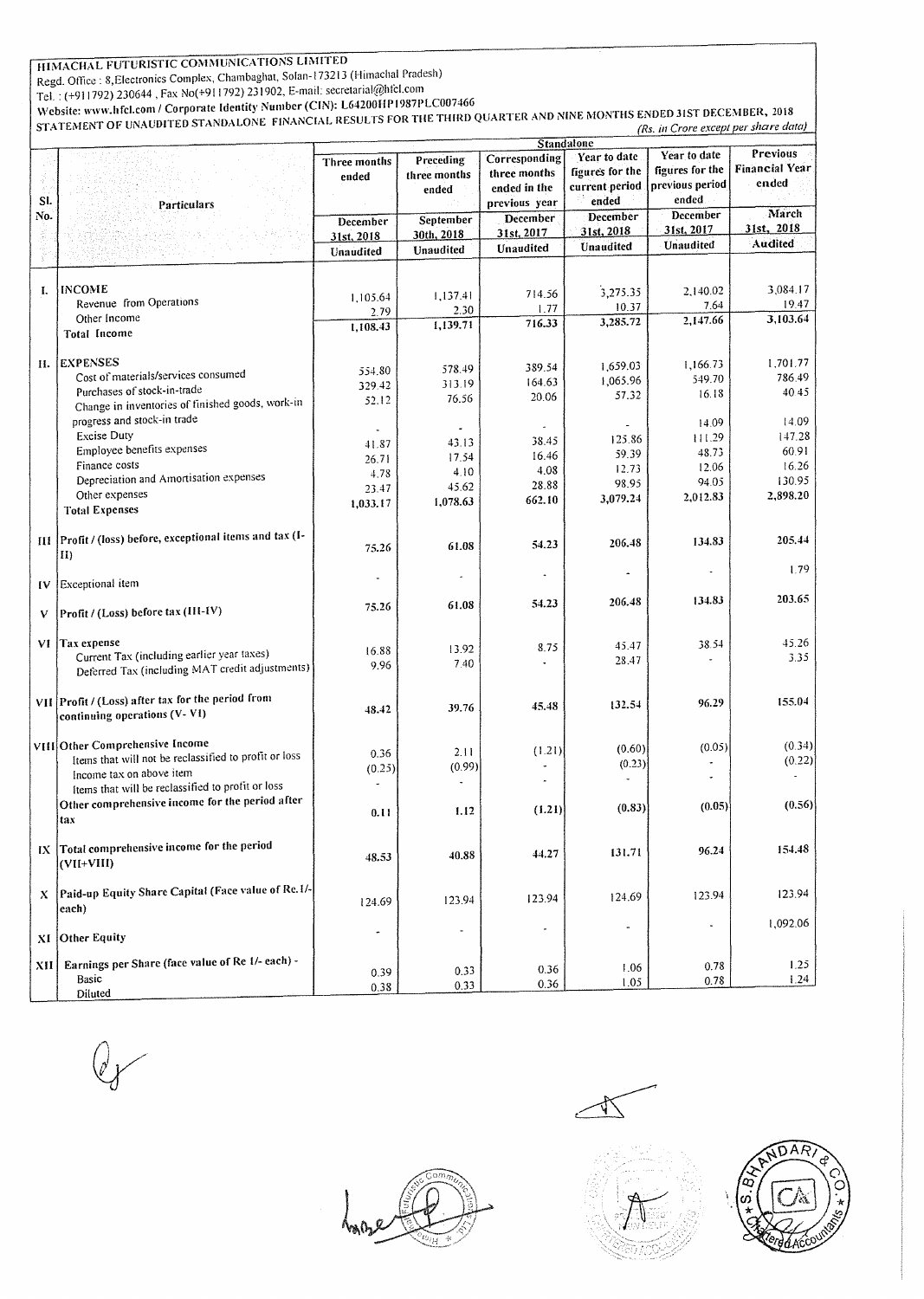#### Unaudited Standalone segment wise revenue, results for the third quarter and nine months ended Jist December, 2018

*(Rs. in Crore except per share data)* 

| Standalone   |                                                                             |                         |                                    |                                                                | $ms.$ In Crore except per share than                       |                                                              |                                            |
|--------------|-----------------------------------------------------------------------------|-------------------------|------------------------------------|----------------------------------------------------------------|------------------------------------------------------------|--------------------------------------------------------------|--------------------------------------------|
| SI.<br>No.   | Particulars                                                                 | Three months<br>ended   | Preceding<br>three months<br>ended | Corresponding<br>three months<br>ended in the<br>previous year | Year to date<br>figures for the<br>current period<br>ended | Year to da te<br>figures for the<br>previous period<br>ended | Previous<br><b>Financial Year</b><br>ended |
|              |                                                                             | December                | September                          | December                                                       | December                                                   | December                                                     | March                                      |
|              |                                                                             | 31st, 2018<br>Unaudited | 30th, 2018<br>Unaudited            | 31st, 2017<br>Unaudited                                        | 31st, 2018<br>Unaudited                                    | 31st, 2017                                                   | 31st, 2018                                 |
| $\mathbf{1}$ | <b>Segment Revenue</b>                                                      |                         |                                    |                                                                |                                                            | Unaudited                                                    | Audited                                    |
|              | a. Telecom Products                                                         | 276.42                  | 256.46                             | 170.48                                                         | 719.71                                                     | 508.91                                                       | 720.59                                     |
|              | b. Turnkey Contracts and Services                                           | 829.22                  | 880.95                             | 544.08                                                         | 2,555.64                                                   | 1,631.11                                                     | 2,363.58                                   |
|              | Total                                                                       | 1,105.64                | 1,137.41                           | 714.56                                                         | 3,275.35                                                   | 2,140.02                                                     | 3,084.17                                   |
|              |                                                                             |                         |                                    |                                                                |                                                            |                                                              |                                            |
|              | Less: Inter segment revenue                                                 |                         |                                    |                                                                |                                                            |                                                              |                                            |
|              | <b>Revenue from Operations</b>                                              | 1.105.64                | 1,137.41                           | 714.56                                                         | 3,275.35                                                   | 2,140.02                                                     | 3,084.17                                   |
| 2            | Segment Results Profit /(Loss) before tax and<br>interest from each segment |                         |                                    |                                                                |                                                            |                                                              |                                            |
|              | a. Telecom Products                                                         | 38.50                   | 22.01                              | 18.31                                                          | 82.60                                                      | 38.52                                                        | 64.78                                      |
|              | b. Turnkey Contracts and Services                                           | 61.51                   | 55.53                              | 52.06                                                          | 179.62                                                     | 145.32                                                       | 198.46                                     |
|              | Total                                                                       | 100.01                  | 77.54                              | 70.37                                                          | 262.22                                                     | 183.84                                                       | 263.24                                     |
|              |                                                                             |                         |                                    |                                                                |                                                            |                                                              |                                            |
|              | Less: <i>i</i> . Interest                                                   | 26.71                   | 17.54                              | 16.46                                                          | 59.39                                                      | 48.73                                                        | 60.91                                      |
|              | ii. Other un-allocable expenditure net off                                  | 0.31                    | 0.83                               | (0.32)                                                         | 2.03                                                       | 0.29                                                         | 4.07                                       |
|              | iii Un-allocable income                                                     | (2.27)                  | (1.91)                             |                                                                | (5.68)                                                     | (0.01)                                                       | (5.39)                                     |
|              | Total Profit before Tax                                                     | 75.26                   | 61.08                              | 54.23                                                          | 206.48                                                     | 134.83                                                       | 203.65                                     |
| 3            | <b>Segment Assets</b>                                                       |                         |                                    |                                                                |                                                            |                                                              |                                            |
|              | a. Telecom Products                                                         | 897.28                  | 822.31                             | 827.13                                                         | 897.28                                                     | 827.13                                                       | 800.91                                     |
|              | b. Turnkey Contracts and Services                                           | 1,532.77                | 1,502.77                           | 1.046.43                                                       | 1,532.77                                                   | 1,046.43                                                     | 1,270.64                                   |
|              | c. Un-allocated                                                             | 518.58                  | 501.39                             | 484.49                                                         | 518.58                                                     | 484.49                                                       | 474.26                                     |
|              | Total                                                                       | 2,948.63                | 2,826.47                           | 2,358.05                                                       | 2,948.63                                                   | 2,358.05                                                     | 2,545.81                                   |
| $\ddagger$   | <b>Segment Liabilities</b>                                                  |                         |                                    |                                                                |                                                            |                                                              |                                            |
|              | a. Telecom Products                                                         | 290.34                  | 314.27                             | 195.89                                                         | 290.34                                                     | 195.89                                                       | 273.24                                     |
|              | b. Turnkey Contracts and Services                                           | 796.73                  | 764.71                             | 466.04                                                         | 796.73                                                     | 466.04                                                       | 649.85                                     |
|              | c. Un-allocated                                                             | 513.83                  | 457.27                             | 538.35                                                         | 513.83                                                     | 538.35                                                       | 406.73                                     |
|              | Total                                                                       | 1,600.90                | 1,536.25                           | 1,200.28                                                       | 1,600.90                                                   | 1,200.28                                                     | 1,329.82                                   |

1tes:

The above Un-audited Standalone Financial Results of the Company for the third quarter and nine months ended 31st December, 2018 as reviewed by the Audit Committee were approved by the Board of Directors at their meeting held on 8th February, 2019. The Statutory Auditors of the Company have carried out a Limited Review of aforesaid results.

The above Un-audited Standalone Financial Results of the Company are in compliance with Indian Accounting Standards (lnd·AS) prescribed under the Companies (Indian Accounting Standards) Rules, 2015.

In accordance with the requirements of Ind-AS, revenue is net of Goods & Services Tax (GST). However, revenue upto quarter ended June 30th, 2017 is inclusive of excise duty.

The Board of Directors of the Company at its meeting held on 7th January, 2019 has approved redemption of 60,37,500, 6.50% Cumulative Redeemable Preference Shares (CRPS) of Rs.100/- each at par aggregating to Rs.60.38 crores as per the terms of CRPS. Out of 60,37,500 CRPS, 48,75,000 CRPS have already been redeemed on 18th January, 2019 and balance II ,62,500 CRPS shall be redeemed on 31st March, 2019.

The Allotment Committee (Warrants) of the Board of Directors of the Company at its meeting held on 5th November, 2018 has made allotment of 75,00,000 equity shares of the face value of Re.I/- each at a premium of Rs.l5 per equity share to MN Ventures Private Limited a promoter/promoter group entity consequent upon exercise of its rights for conversion of warrants into equity shares. Upon allotment of these equity shares, the paid up equity share capital of the Company has increased from Rs.l23,93, 77, 194/- (Rupees One Hundred Twenty Three Crore Ninety Three Lakh Seventy Seven Thousand One Hundred Ninety Four Only) comprising of 1239377194 equity shares of the face value of Re.l/- each to Rs.l24,68,77,194/- (Rupees One Hundred Twenty Four Crore Sixty Eight Lakh Seventy Seven Thousand One Hundred Ninety Four Only) comprising of 1246877194 equity shares of the face value of Re.l/- each.

Other expenses for the current quarter are net of foreign exchange fluctuation gain of Rs. 14.42 crores (Previous quarter expenses of Rs. 14.63 crores).

The figures of the previous periods have been re-grouped/ re-arranged wherever considered necessary.

By order of the Board

(Mahendra Nahata) Managing Director DIN 00052898

Place : New Delhi Date: 8th February, 2019 Cont....